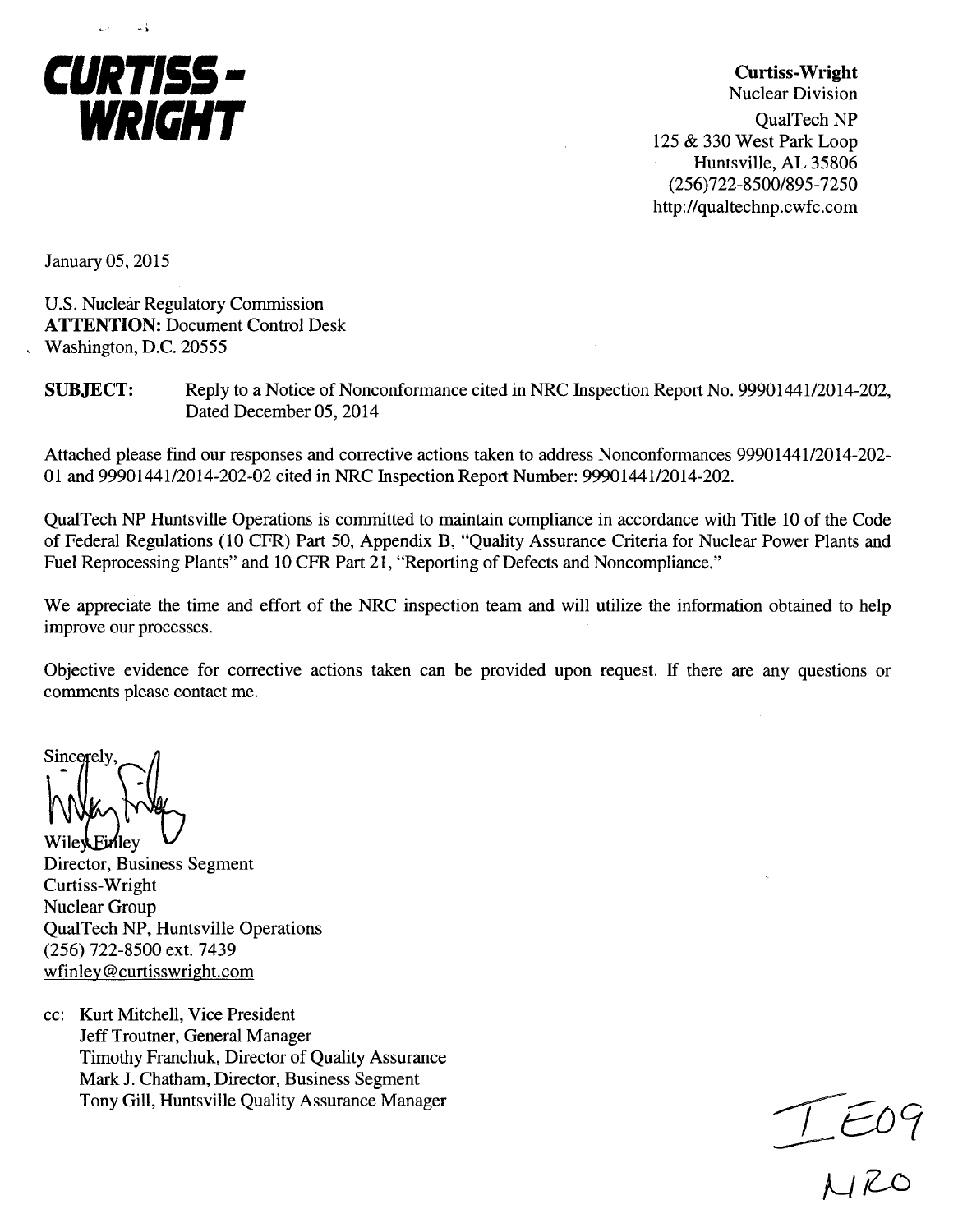### Nonconformance 99901441/2014-202-01

 $\sim$ 

A. Criterion 1II, "Design Control," of Appendix B states, in part, that, "Measures shall be established for the selection and review of suitability of application of materials, parts, equipment, and processes that are essential to the safety-related functions of the structures, systems and components."

Contrary to the above, the NRC Inspection Team identified three examples where there was an inadequate review for suitability of application of materials, parts, equipment, and processes that are essential to the safety-related functions of structures, systems, or components (SSCs).

- o QualTech failed to adequately identify and review critical characteristics for the dedication of a pinch valve liner in commercial dedication report EGS-TR-HC-1535-01. Specifically, QualTech did not evaluate critical characteristics such as porosity, surface finish, and structural integrity which would affect the ability of the pinch valve liner to perform its intended safety function.
- o QualTech failed to ensure that material requirements listed in purchase order (PO) 4700664988 for two safety relief valves were met. Specifically, QualTech failed to verify that the: body and bonnet material was bronze; disc and spring material was stainless steel; nozzle material was bronze; and seal and O-ring material was Teflon as required by the PO.
- o QualTech failed to ensure that item specifications required in Customer POs were met. Specifically, QualTech failed to ensure that item specifications, such as original equipment manufacturers, were met in accordance with PSEG POs 00643044 and 4500746367 to maintain equipment qualification. In addition, the NRC inspectors noted that for a transistor in PO 4500746367, the PO required Microsemi as the OEM, the test report identified Westinghouse as the OEM, and the pictures taken by QualTech at receipt inspection showed what appeared to be Solid State Inc. as the OEM.

## Response

QualTech NP, Huntsville Operations accepts the nonconformance and investigations /corrective actions taken are as follows: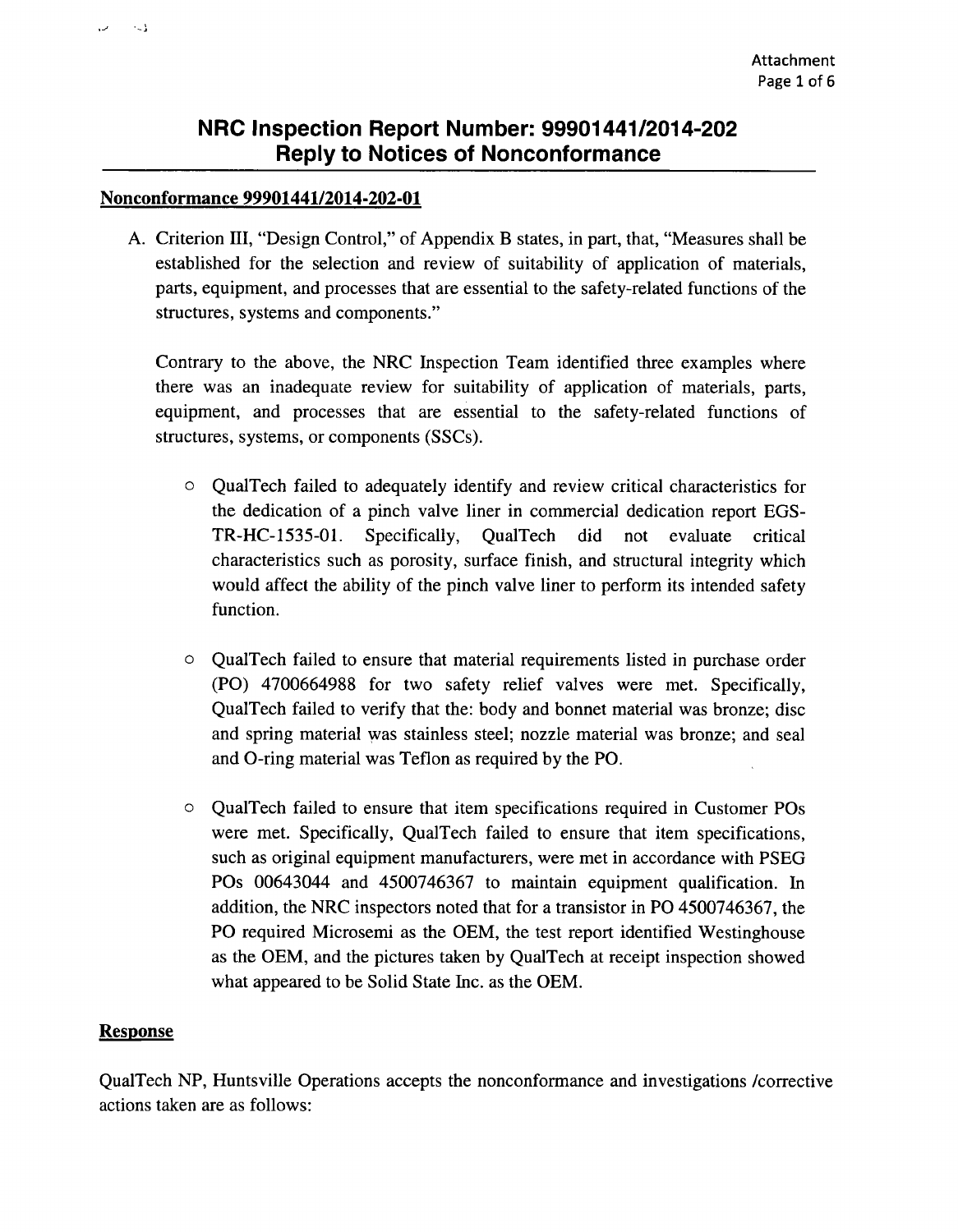#### The reason for the nonconformance

 $\sim$  1

It was determined that for the first example the basic cause was the improper use a generic dedication procedure and associated Project Summary Sheet. Specifically, the procedure was for a complete valve assembly and not just the valve liner, therefore, it did not properly define critical characteristics specific to the liner. When Engineering generated the Project Summary Sheet using the generic dedication procedure all of the critical characteristics were either not defined or were incorrectly identified as not applicable without justification.

It was determined that the basic cause for example two was that during the order entry review QualTech NP did not request clarification for the revised extended item description. Specifically, the customer added additional description for materials (body and bonnet material is bronze, disc and spring material is stainless steel, nozzle material is bronze, and seal/o-ring material is teflon) that was not called out in the original order nor addressed in the previous dedication or qualification report.

It was determined that the cause of example three was inadequate order entry review and improper technical reviews for the final documentation and reports.

### Corrective action steps that have been taken and the result achieved

For example one additional critical characteristics were defined (e.g. dimensions, hardness and visual inspection of surface finish) and a comparison was made between two production liners returned from OPPD and the originally qualified seismic specimen. The results confirmed that the production liners were 'consistent with the seismic specimen and that failure to perform the additional testing did not result in a deviation from the original qualified item.

For example two it was determined that the only corrective action needed was to clarify by revision to the Certificate of Compliance that no additional material testing was performed to verify the body and bonnet material is bronze, disc and spring material is stainless steel, nozzle material is bronze and seal/o-ring material is teflon). Review of customer purchase order 4700664988 confirmed that the customer requested certification to the original purchase order and dedication/seismic report. Based on failure modes and critical characteristics (operability, structural integrity, and pressure boundary integrity) defined in the original report it was determined that verification of seat material, shell integrity, seat leakage, set point, and seismic testing confirmed acceptability for the intended safety function.

For example three it was confirmed that the supplied item was the same part number with the same form, fit and function, however, the manufacturer was incorrectly identified. The Certificate of Compliance was revised to document the discrepancy concerning the part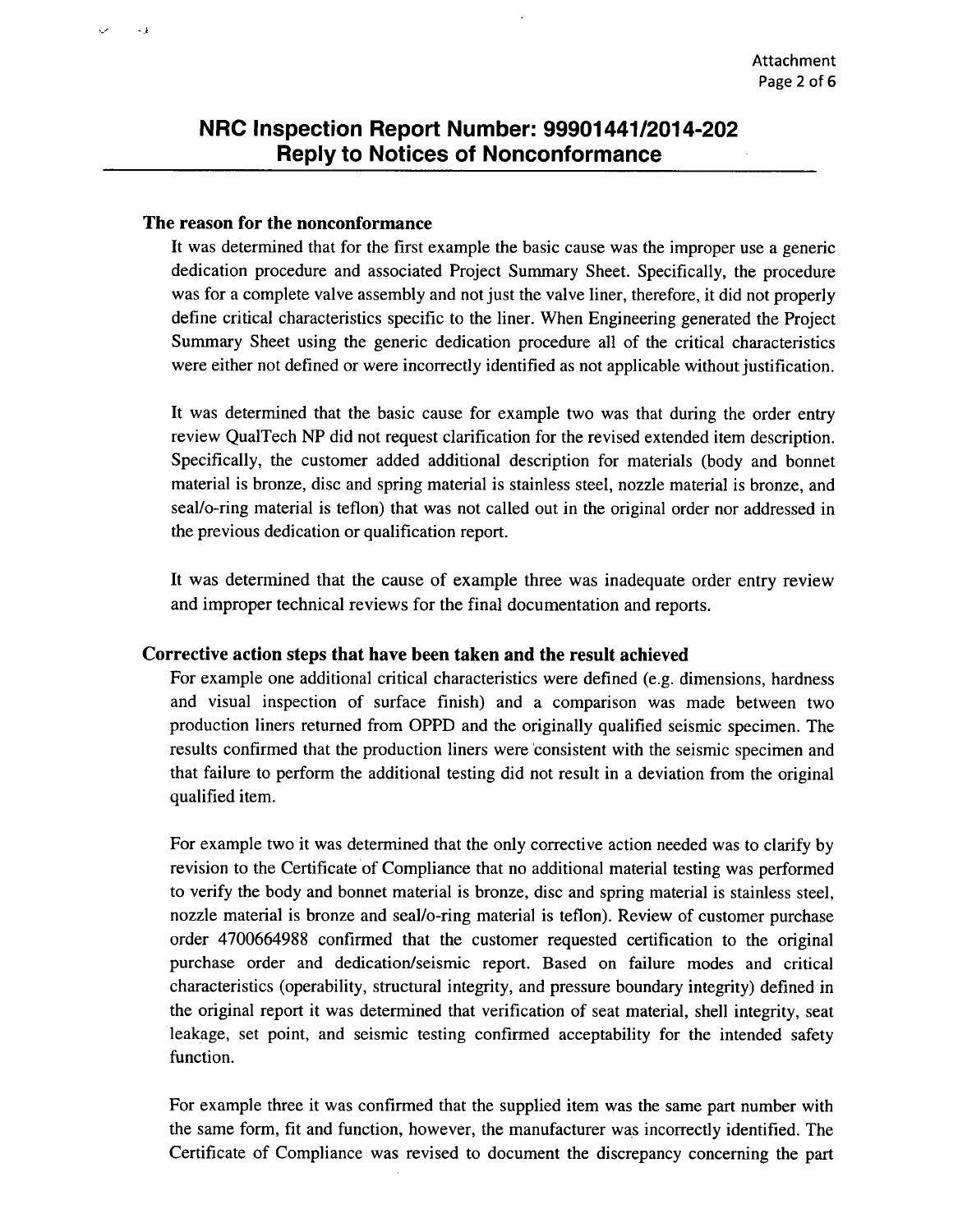manufacturer. Further, the customer provided clarification that as long as the part number has not changed and the form/fit/function of the part remains the same, an alternate manufacturer can be used.

#### Corrective steps that will be taken to avoid future nonconformances

An extensive training was held with all engineering staff on the proper use of generic dedication procedures and how to properly define and document critical characteristics for acceptance. The training also stressed the importance of the Engineering Verifier properly reviewing the document to determine technical adequacy.

Additional training concerning order entry review will be completed. This training will address the need to verify all technical requirements imposed **by** the customer purchase order are properly implemented and any discrepancies or technical issues are properly resolved in writing prior to completion of the order. This includes item description issues like that identified in example two and three above.

For example three all future Certificates of Compliance for commercially dedicated items will include the identification of the manufacturer.

Extent of condition evaluation is being performed and will be completed **by** February **03, 2015.**

### Date when corrective actions will be completed

Identified corrective actions are complete with two exceptions

- **I .** The additional training will be completed **by** January **30, 2015.**
- 2. Extent of condition evaluation will be complete **by** February **03, 2015.**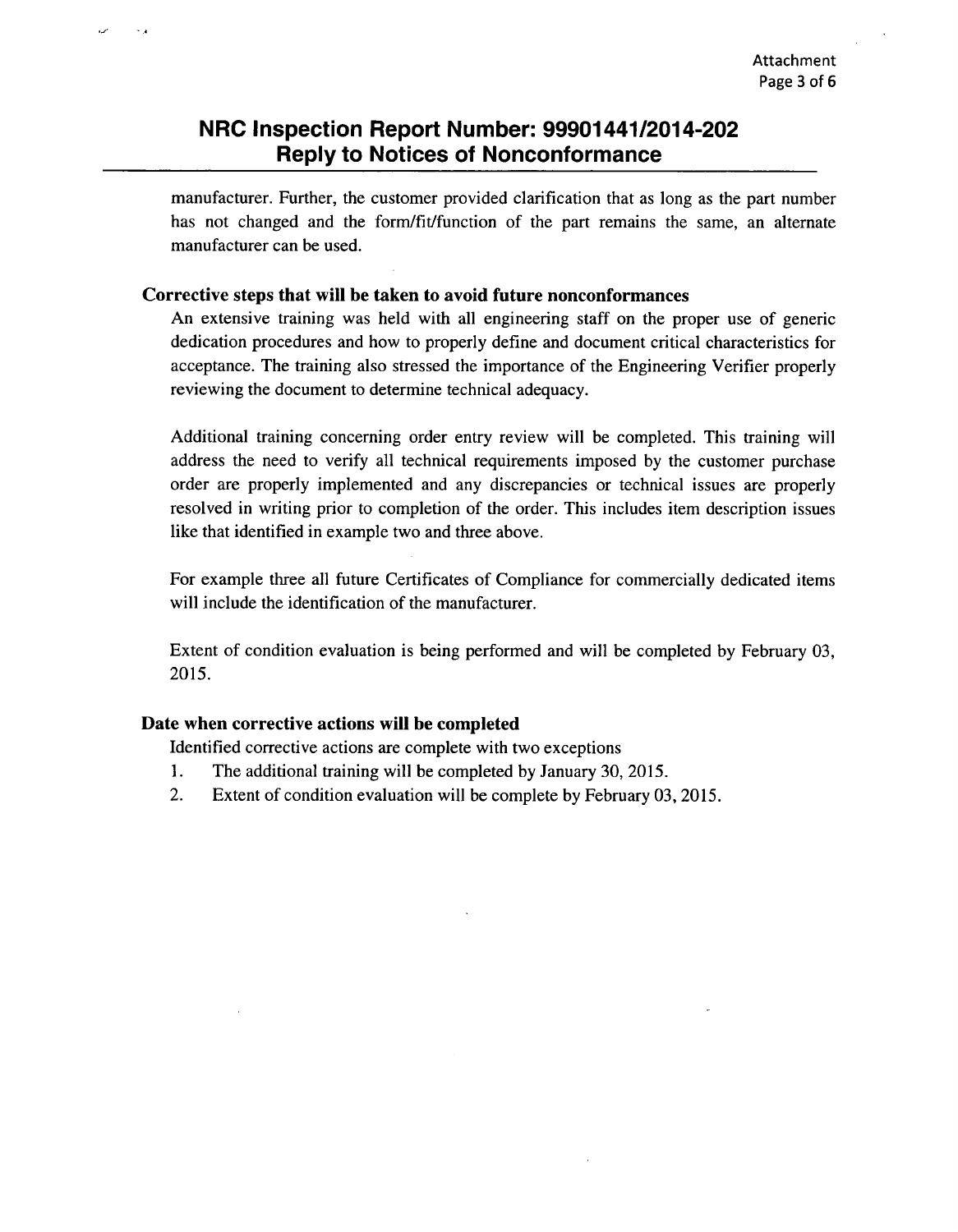#### Nonconformance 99901441/2014-202-02

B. Criterion XI, "Test Control," of Appendix B to 10 CFR Part 50 states in part that, "A test program shall be established to assure that all testing required to demonstrate that structures, systems, and components will perform satisfactorily in service is identified and performed on accordance with written test procedures which incorporate the requirements and acceptance limits contained in applicable design documents. Test results shall be documented and evaluated to assure that test requirements have been satisfied."

Contrary to the above, the NRC inspection team identified three examples where test requirements were not satisfied and there was no documentation of evaluations for these test deviations.

- o QualTech failed to document and evaluate a change in test configuration that affixed a power supply, VGA extender, and USB extender to the shaker table rather than the rear of the mounting plate as required for PO 19-25392.
- o QualTech failed to document and evaluate pressure drops during a design basis event (DBE) / high energy line break (HELB) test that went below the test requirements specified in EGS-TR-HC52 1.
- o QualTech failed to document and evaluate test requirements for PO 00151667 for pinch valves. Specifically, there was a PO requirement to pressurize the shell to test pressure 225 pounds per square inch (psi) during the seismic test, but the test procedure only pressurized to 80 psi. Additionally, during the hydrostatic and seat leakage tests, QualTech did not provide ranges to account for instrument uncertainty and did not record the actual gage readings during the test. Also, QualTech did not document the air pressure applied to the valves during the seat leakage test. Finally, there was no documentation of the actual test configuration used to perform the hydrostatic and leak tightness tests.

#### **Response**

QualTech NP, Huntsville Operations accepts the nonconformance and investigations /corrective actions taken are as follows: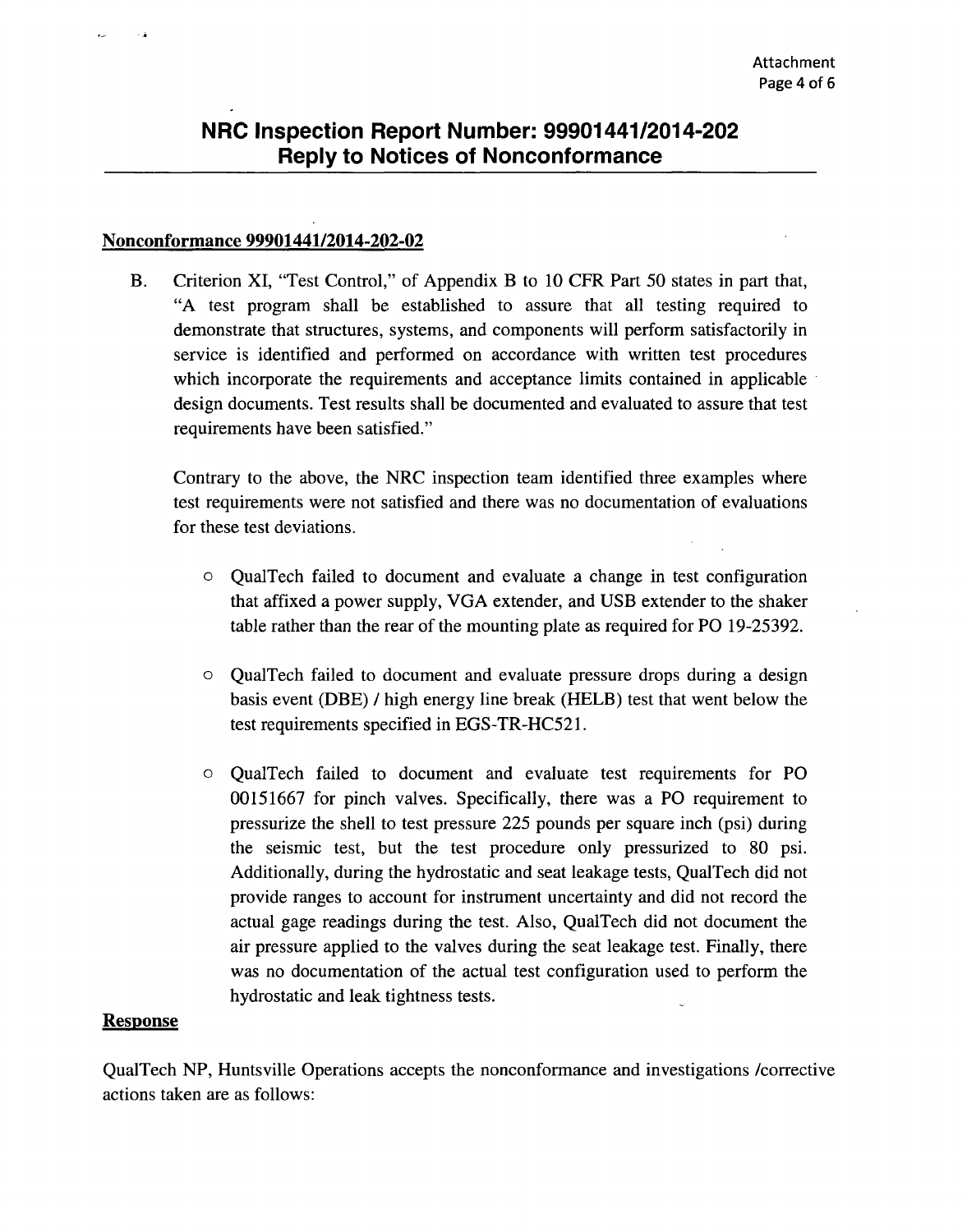#### The reason for the noncompliance

. J

 $\sim 1$ 

For example one it was determined that the cause of the nonconformance was a lack of objective evidence documenting the customer expectations and necessary changes made during the test program. The intent of the customer was to install the power supply, **VGA** extender and **USB** extender to the shaker table, behind the mounting plate. This was confirmed based on customer witness verification and subsequently documented **by** the customer.

For example two it was determined that the pressure was identified as a goal and not a requirement. The actual requirement was to maintain temperature which was met for the entire test. To clarify, the customer did not provide any pressure requirements so QualTech created a reference line based on saturated conditions at the applicable temperatures for information. The customer has since provided some minimum pressure requirements which were met or exceeded during the entire test. **<sup>I</sup>**

For example three it was determined that several errors were made in the test procedure. First, the test pressure for seismic testing incorrectly identified the seat leakage test pressure of **80** and not the shell test pressure of **225** psig as required **by** the customer purchase order. Second, no tolerances for test pressures were provided. Third, Actual test pressures were not required to be recorded. Fourth, although there was a written description of the test set up in the test procedure and photographs from the seismic test report that provided some evidence of test configuration no detailed documentation of actual test configuration was provided.

#### Corrective action steps that have been taken and the result achieved

For example one the testing was confirmed to be valid and documentation was generated **by** the customer to accept the test configuration.

For example two the test results were found to be acceptable as documented.

For example three to confirm that the seismic test at **80** psig with a shell test before and after the seismic test at **225** psig is acceptable, the customer has been contacted to request acceptance of the seismic test at **80** psig and based on their response we will either document their acceptance in the dedication package or if requested will perform a new seismic test at the higher pressure of **225** psig.

For the remaining issues in example three it has been confirmed that testing and test equipment was acceptable and valid test results were achieved even though documentation